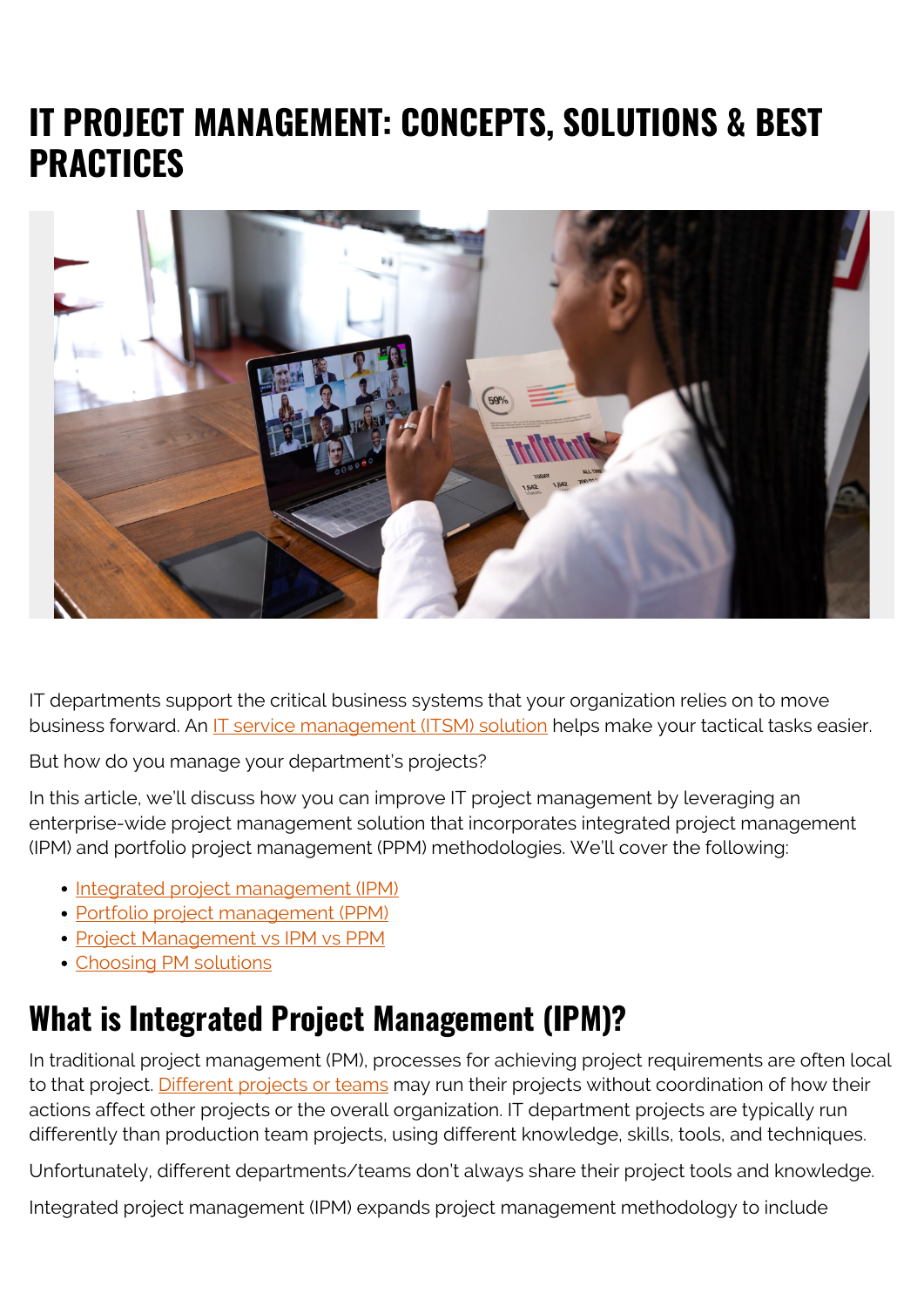processes and considerations on an organizational scale. IPM requires that all business units both:

- Employ a consistent project management approach and processes
- Share project knowledge

IPM defines a collection of organizational processes to ensure different project elements are properly coordinated.

*(Compare [processes to practices](https://www.bmc.com/blogs/practice-vs-process/).)*

Integrated project management isn't just about a single project. It implements a holistic approach to project management across the organization that requires:

- Understanding and using overall organizational practices and processes during project execution
- Fostering cooperation and coordination between departments and teams
- Sharing information between teams and projects
- Compromising between competing alternatives and objectives

IPM's approach integrates all individual project knowledge area and process group items with organizational processes and considerations (including other projects) to achieve success and meet organizational goals. Also known as collaborative working, IPM attempts to use organization-wide processes and [knowledge sharing](https://www.bmc.com/blogs/knowledge-management-best-practices/) to effectively select, coordinate, and synchronize project efforts for maximum organizational business value—all of which can be an excellent addition for IT project management.

# **What is Portfolio Project Management (PPM)?**

A **portfolio** encompasses a collection of projects and/or programs that are managed as a group to achieve strategic and financial objectives. Portfolio items are grouped together to ensure the effective [governance and management](https://www.bmc.com/blogs/governance-vs-management/) of project and program work to meet organizational priorities and strategies.

Project portfolio management (PPM) is the centralized management of one or more project portfolios to achieve strategic and financial objectives. PPM shares many IPM goals, including the ability to measure and select all project investments against their costs and the organization's strategic goals.

Per the Project Management Institute (PMI), rather than focusing on implementing projects the "right way", PPM focuses on implementing the "right projects and programs" that satisfy organizational goals. PPM fits perfectly with IPM's collaborative approach of performing project management and integrating project knowledge and processes on an organizational scale.

And considering that an IT project list is just a portfolio of technologies designed to meet organizational priorities and strategies, it makes sense to integrate PPM into IT project management.

*(Read our full explainer on [Project Portfolio Management.](https://www.bmc.com/blogs/project-portfolio-management/))*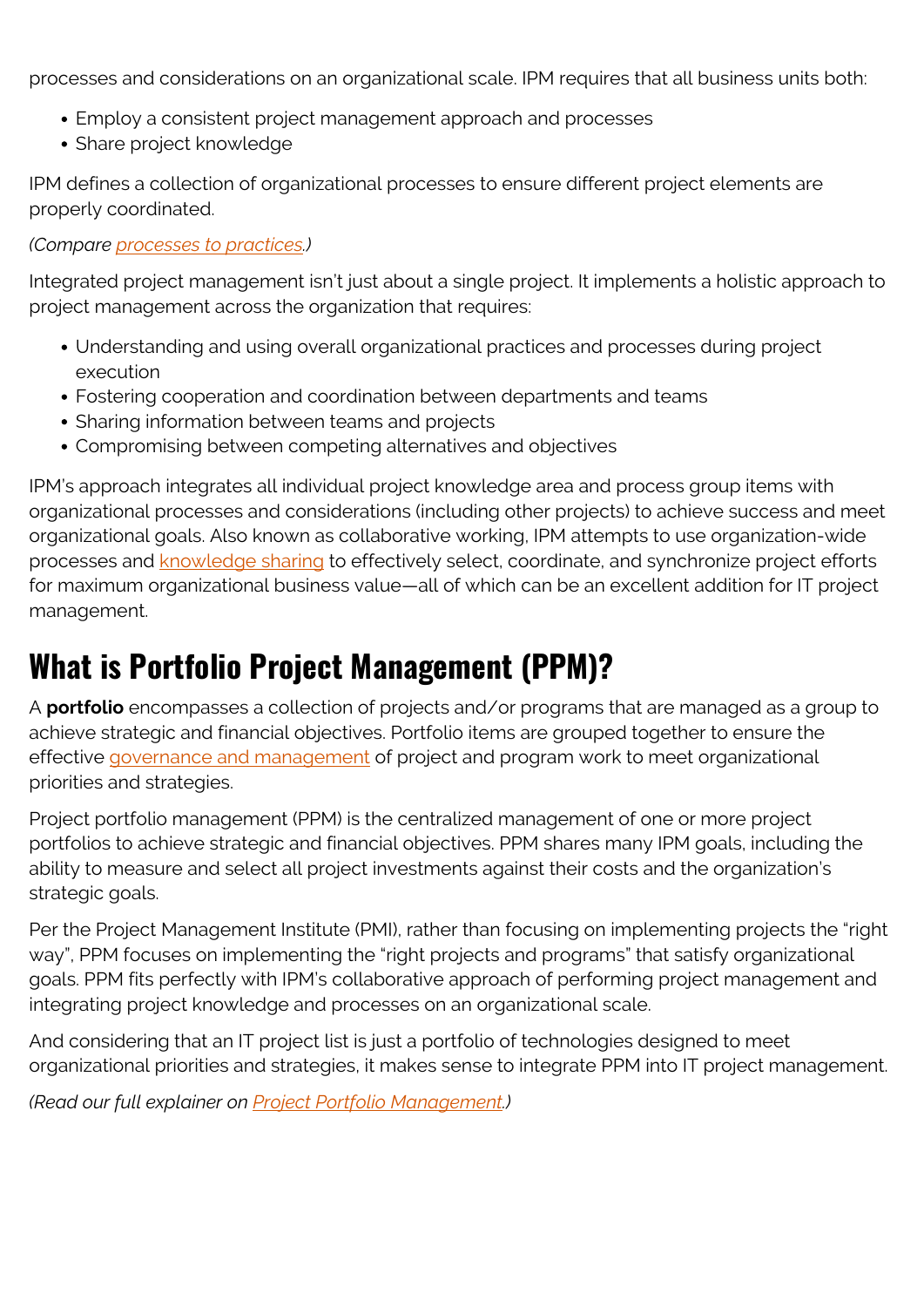# $8$  bmc





### **Project Management vs Integrated PM vs Portfolio PM**

The differences and similarities between PM, IPM, and PPM can be summed up as the following:

- **Project management (PM)** is a temporary effort that enables business value through the creation of a unique product, service, or result.
- **Integrated project management (IPM)** expands project management methodology to employ a holistic approach spanning the organization, using enterprise-wide organizational practices, processes, and shared knowledge to ensure different project elements are properly coordinated.
- **Portfolio project management (PPM)** is the centralized management of project and program groupings to achieve strategic and financial objectives.

These three practices overlap and build on each other, from individual projects to common practices, processes, and shared knowledge to strategic and financial project management.

Each methodology's needs should be considered together when looking at an IT and organizational project management solution.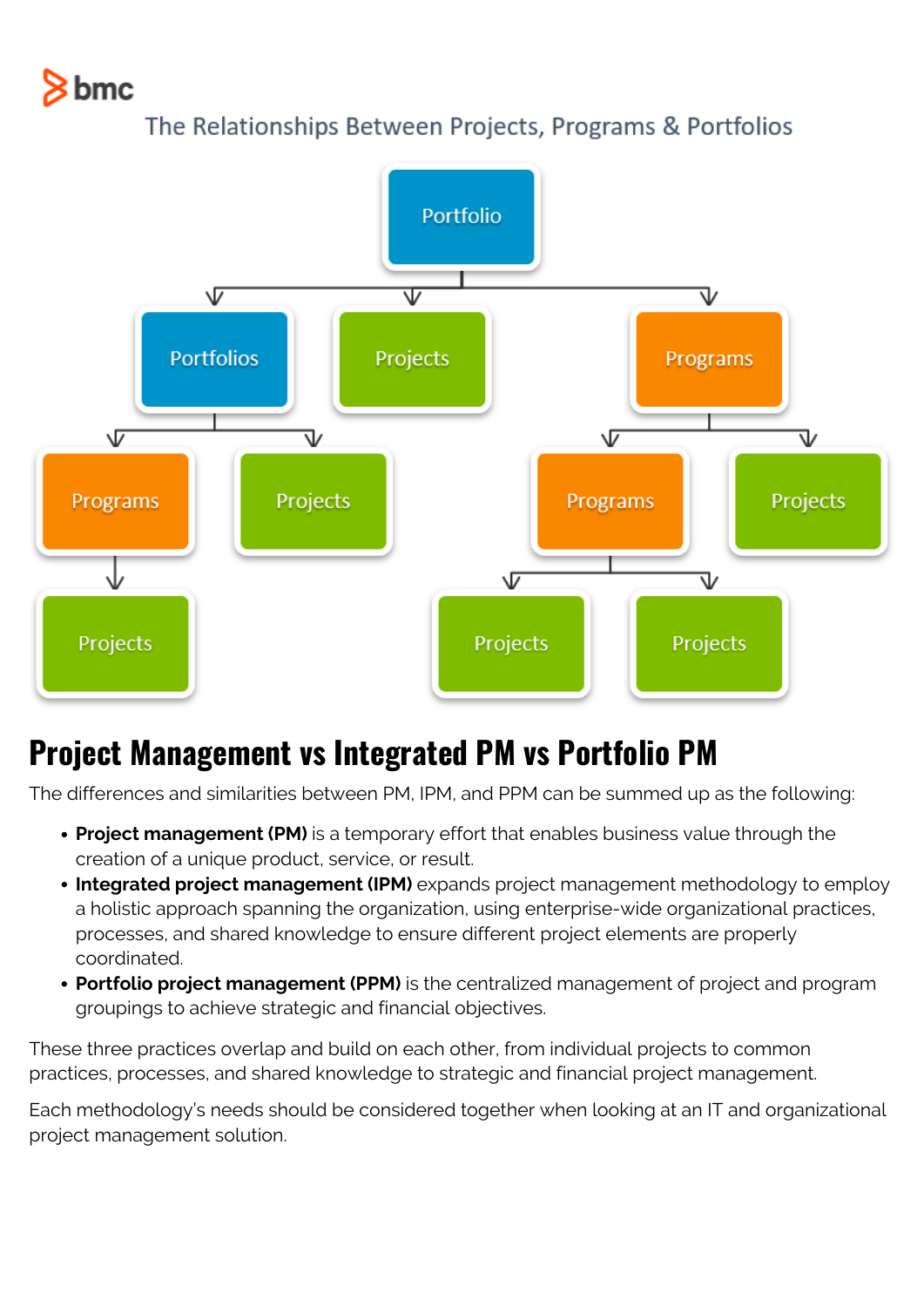# **Enterprise project management solutions for IT**

Now that we've defined what IPM and PPM methodologies bring to IT project management, let's talk about how you can improve IT PM implementations by leveraging an enterprise-wide project management solution.

There are many good and popular enterprise project management solutions suitable for IT, including:

- Celoxis
- Cloud Coach
- Jira
- Microsoft Project
- Monday
- Oracle NetSuite
- Smartsheet
- Wrike

#### **Using an existing PM solution**

You'll want to look for a project management solution that can be used not only for the IT department, but for non-IT departments and projects. Taking an enterprise-wide view allows IT to both:

- Share common processes and share knowledge with other business units (IPM viewpoint)
- Manage IT projects as their own portfolio or as part of an enterprise cross-functional portfolio (PPM viewpoint)

Check with your **Project Management Office (PMO)** to see what, if any, project management software they are using to manage non-IT projects. You may already be familiar with using their software for projects that have IT department components but aren't IT-only projects, such as:

- Mergers and acquisitions
- HR department consolidation
- Audits
- New production floor machinery
- Facility expansion and closing

You may want to consider using their existing PM solution for managing IT-only projects, as it may already cover the PM, IPM, and PPM functions discussed here.

### **Choosing a new PM solution**

If no centralized enterprise project management solution exists, then it's time to look for an enterprise PM solution that can be used for managing IT and non-IT projects across the organization.

First, look for software that supports standard project management functionality in a PM framework. Many project management packages align nicely with the Project Management Institute's (PMI) Project Management Professional (PMP) standards for [waterfall, agile, or hybrid](https://www.bmc.com/blogs/agile-vs-waterfall/) project management.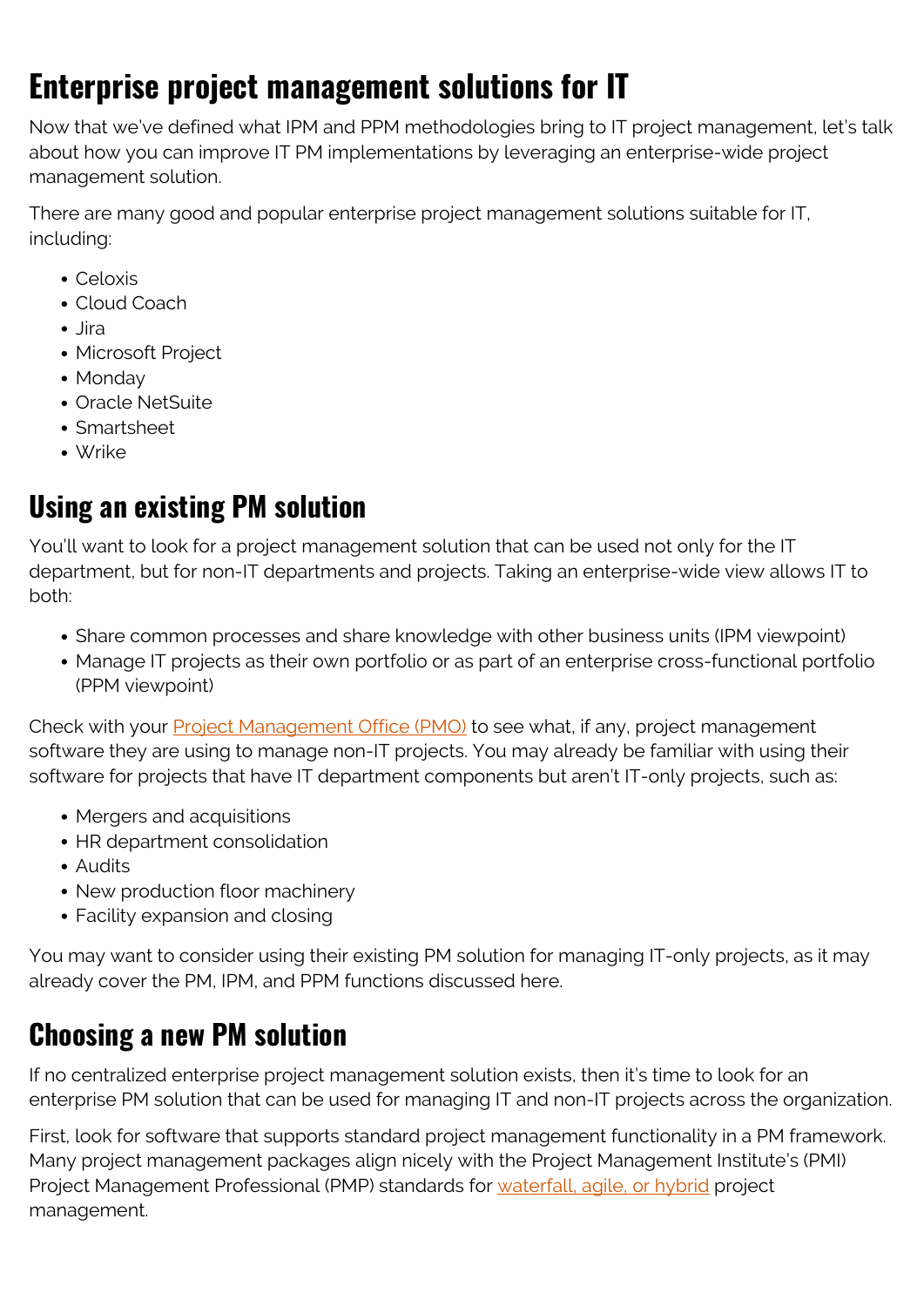

In general, look for dedicated PM software that

provides the following features:

- **Cloud-based** solutions are**,** in our opinion, superior to in-house solutions for enterprise project management. Cloud solutions are easier to manage and deploy to any global location. Just as email systems, file serving, CRM, and other critical solutions are migrating to the cloud, so should project management systems.
- **Team collaboration** to organize project documentation and project communications in one place, allowing team members to track project progress in real time.
- **Planning & scheduling modules** (timeline management) to visually manage and compare portfolio and project timelines, including Gantt charts.
- **Workload & resource management** to assign resources to project tasks and to monitor each resource.